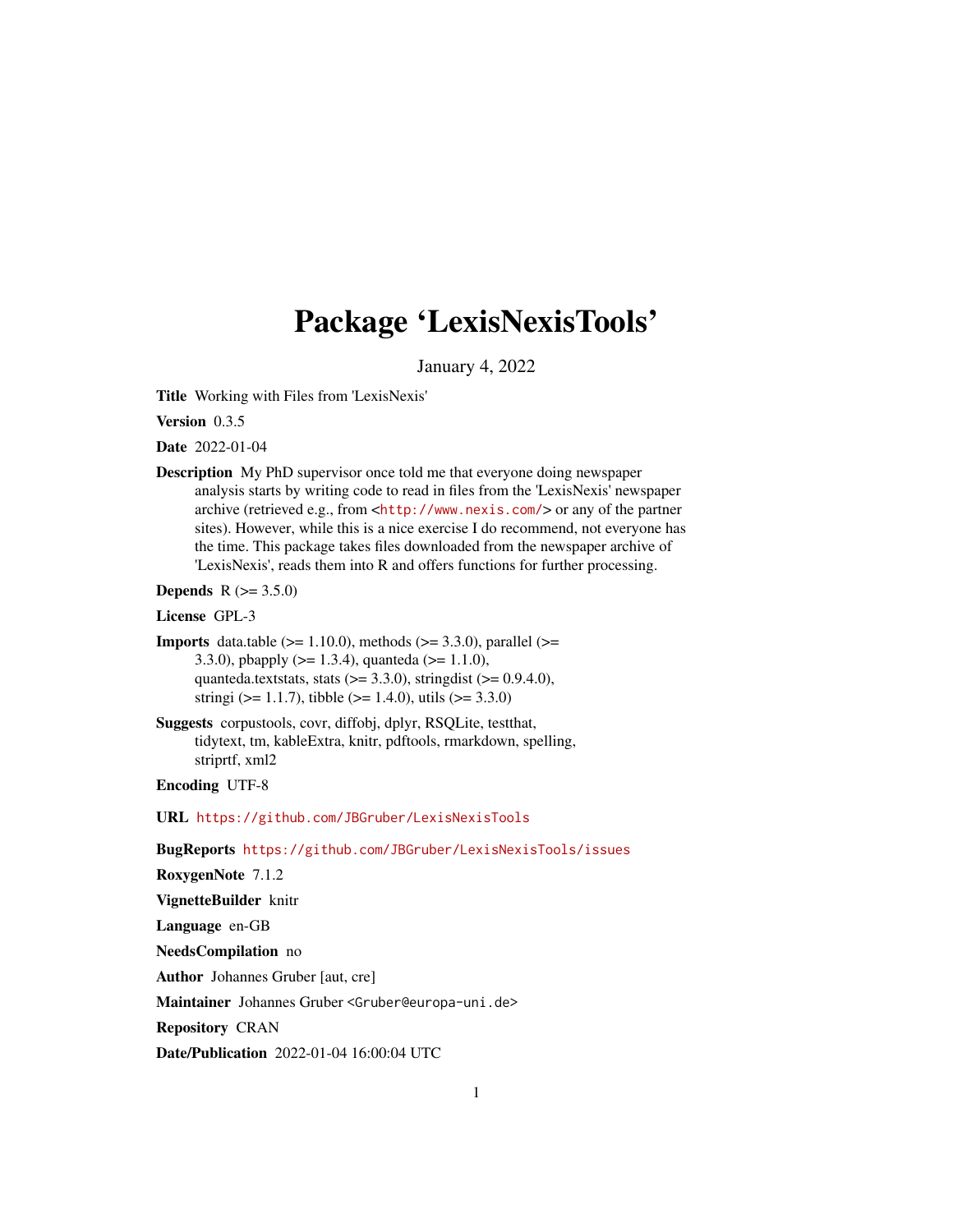## <span id="page-1-0"></span>R topics documented:

|       | $LNT output \dots \dots \dots \dots \dots \dots \dots \dots \dots \dots \dots \dots \dots \dots \dots \dots \dots \dots$ |    |
|-------|--------------------------------------------------------------------------------------------------------------------------|----|
|       |                                                                                                                          |    |
|       |                                                                                                                          |    |
|       |                                                                                                                          |    |
|       | Int convert $\dots \dots \dots \dots \dots \dots \dots \dots \dots \dots \dots \dots \dots \dots \dots \dots \dots$      |    |
|       |                                                                                                                          |    |
|       |                                                                                                                          |    |
|       |                                                                                                                          |    |
|       |                                                                                                                          |    |
|       |                                                                                                                          |    |
|       |                                                                                                                          |    |
| Index |                                                                                                                          | 17 |

lnt2bibtex *Convert LNToutput to other formats*

#### Description

Takes output from [lnt\\_read](#page-9-1) and converts chosen articles to a BibTeX citation.

#### Usage

```
lnt2bibtex(x, art_id, ...)
```
#### Arguments

| $\mathsf{x}$ | An object of class LNToutput.           |
|--------------|-----------------------------------------|
| art id       | The ID(s) of the article(s) to convert. |
| .            | unused.                                 |

#### Examples

LNToutput <- lnt\_read(lnt\_sample(copy = FALSE))

bib <- lnt2bibtex(LNToutput, art\_id = 1)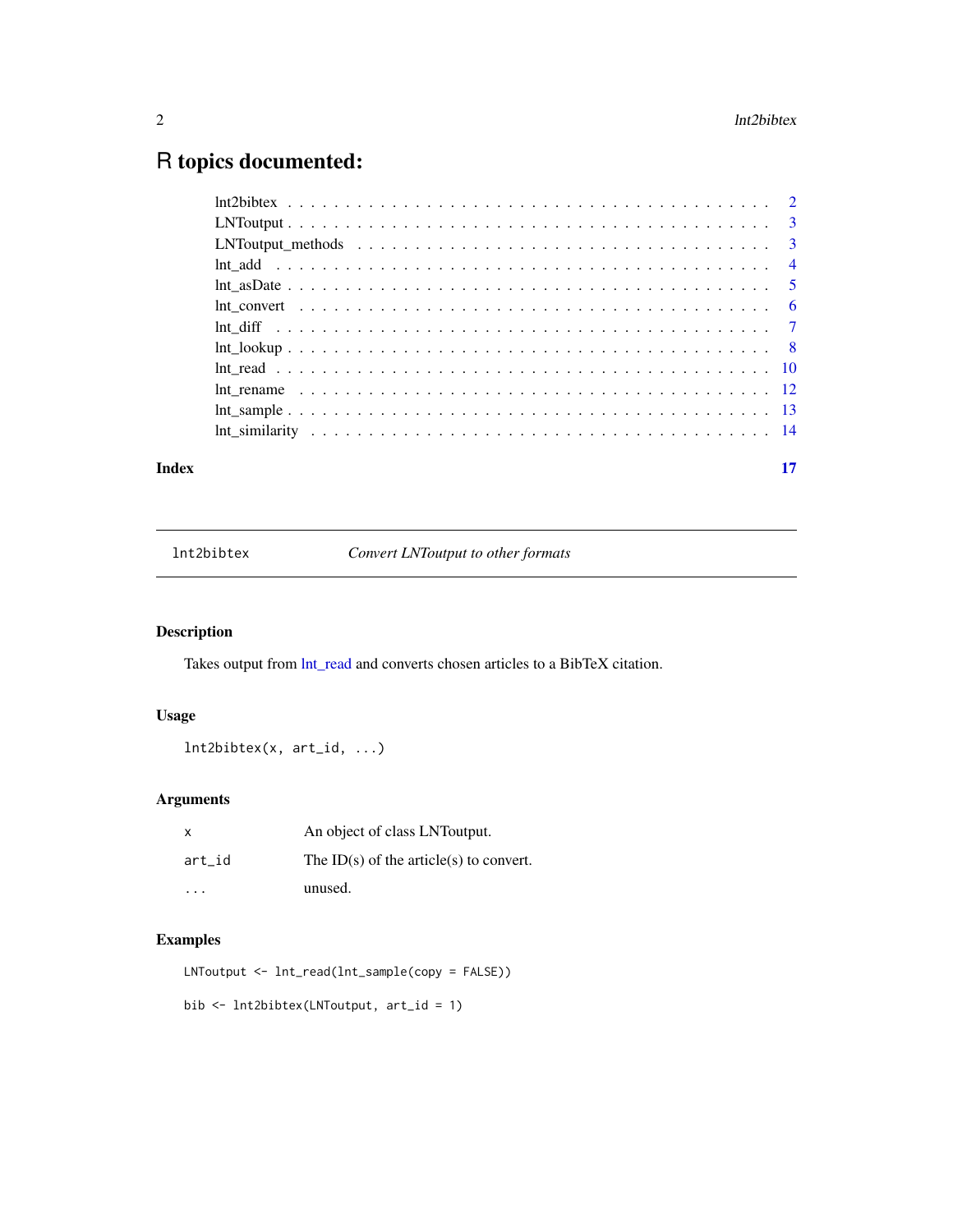<span id="page-2-1"></span><span id="page-2-0"></span>

This S4 class stores the output from lnt read. Just like a spreadsheet with multiple worksheets, an LNToutput object consist of three data.frames which you can select using @. This object class is intended to be an intermediate container. As it stores articles and paragraphs in two separate data.frames, nested in an S4 object, the relevant text data is stored twice in almost the same format. This has the advantage, that there is no need to use special characters, such as "\n" to indicate a new paragraph. However, it makes the files rather big when you save them directly. They should thus usually be subsetted using @ or converted to a different format using  $Int\_convert$ .

#### **Slots**

meta The metadata of the articles read in.

articles The article texts and respective IDs.

paragraphs The paragraphs (if the data.frame exists) and respective article and paragraph IDs.

LNToutput\_methods *Methods for LNToutput output objects*

#### **Description**

Methods for LNToutput output objects

#### Usage

```
## S4 method for signature 'LNToutput'
dim(x)
## S4 method for signature 'LNToutput'
show(object)
## S4 method for signature 'LNToutput,ANY,ANY,ANY'
x[i, j, invert = FALSE]## S4 method for signature 'LNToutput, LNToutput'
e1 + e2
```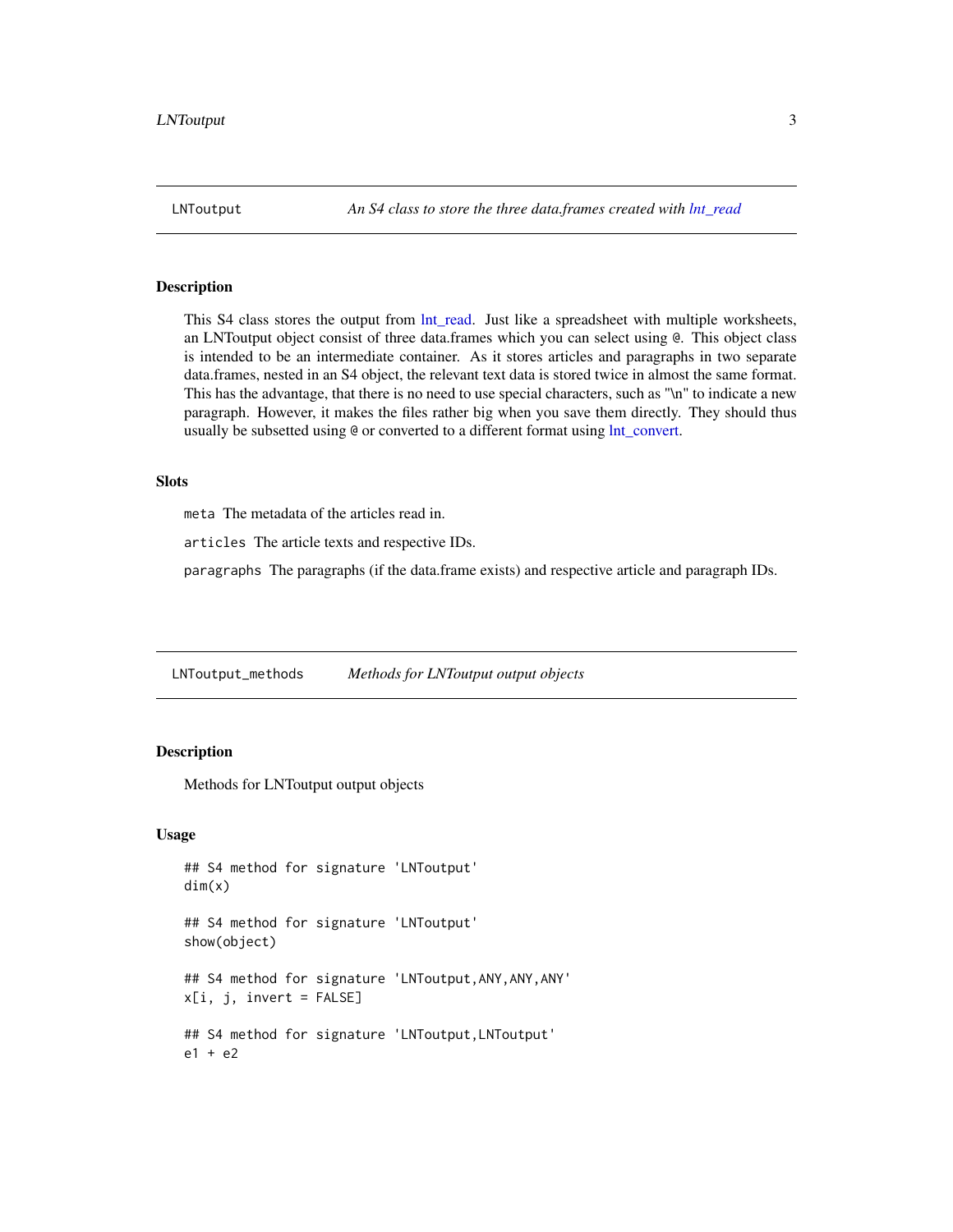#### <span id="page-3-0"></span>Arguments

| x, object | An LNToutput object.                                                                    |
|-----------|-----------------------------------------------------------------------------------------|
| i         | Rows of the meta data.frame (default) or values of j.                                   |
| j         | The column you want to use to subset the LNT output object. Takes character<br>strings. |
| invert    | Invert the selection of i.                                                              |
| e1, e2    | LNT output objects which will be combined.                                              |

#### Description

This functions adds a dataframe to a slot in an LNToutput object or overwrites existing entries. The main use of the function is to add an extract of one of the data.frames back to an LNToutput object after operations were performed on it.

#### Usage

 $Int\_add(to, what, where = "meta", replace = TRUE)$ 

#### Arguments

| what<br>A data frame which is added.                                                               |  |
|----------------------------------------------------------------------------------------------------|--|
| Either "meta", "articles" or "paragraphs" to indicate the slot to which data is<br>where<br>added. |  |
| If TRUE, will overwrite entries which have the same ID as<br>replace                               |  |

### Details

Note, that when adding paragraphs, the Par\_ID column is used to determine if entries are already present in the set. For the other data frames the article ID is used.

#### Author(s)

Johannes Gruber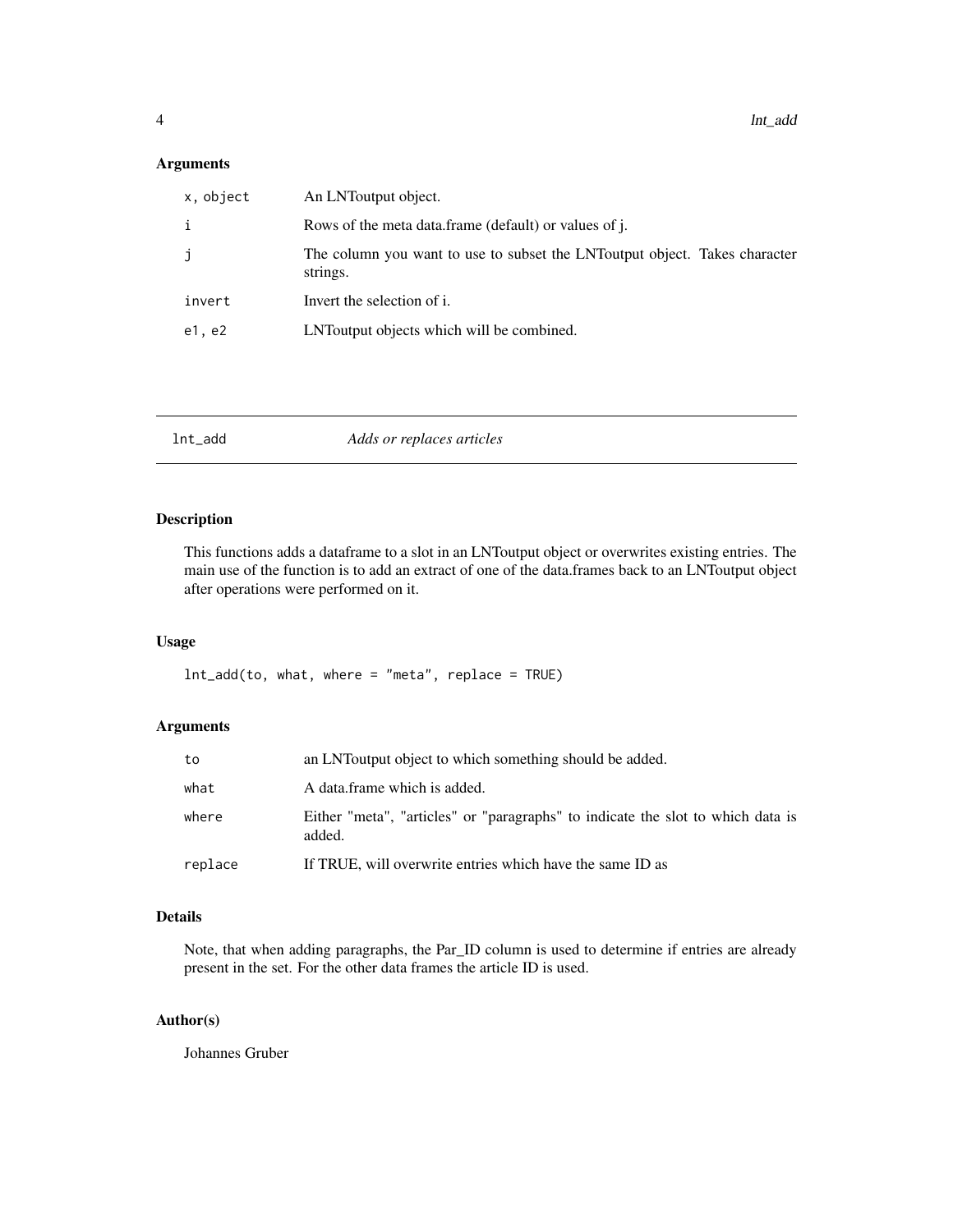#### <span id="page-4-0"></span>lnt\_asDate 5

#### Examples

```
# Make LNToutput object from sample
LNToutput <- lnt_read(lnt_sample(copy = FALSE))
# extract meta and make corrections
correction <- LNToutput@meta[grepl("Wikipedia", LNToutput@meta$Headline), ]
correction$Newspaper <- "Wikipedia"
# replace corrected meta information
LNToutput <- lnt_add(to = LNToutput, what = correction, where = "meta", replace = TRUE)
```
<span id="page-4-1"></span>lnt\_asDate *Convert Strings to dates*

#### Description

Converts dates from string formats common in LexisNexis to a date object.

#### Usage

```
Int\_\n  asDate(x, format = "auto", locale = "auto", ...)
```
#### Arguments

| $\cdots$     | Not used.                                                                                                                                                      |
|--------------|----------------------------------------------------------------------------------------------------------------------------------------------------------------|
| locale       | A ISO 639-1 locale code (see https://en.wikipedia.org/wiki/List_of_<br>$ISO_639-1\_codes$ .                                                                    |
| format       | Either "auto" to guess the format based on a common order of day, month and<br>year or provide a custom format (see stri_date time_format for format options). |
| $\mathsf{x}$ | A character object to be converted.                                                                                                                            |

#### Value

This function returns an object of class [date.](#page-0-0)

```
LNToutput <- lnt_read(lnt_sample(copy = FALSE), convert_date = FALSE)
d <- lnt_asDate(LNToutput@meta$Date)
d
```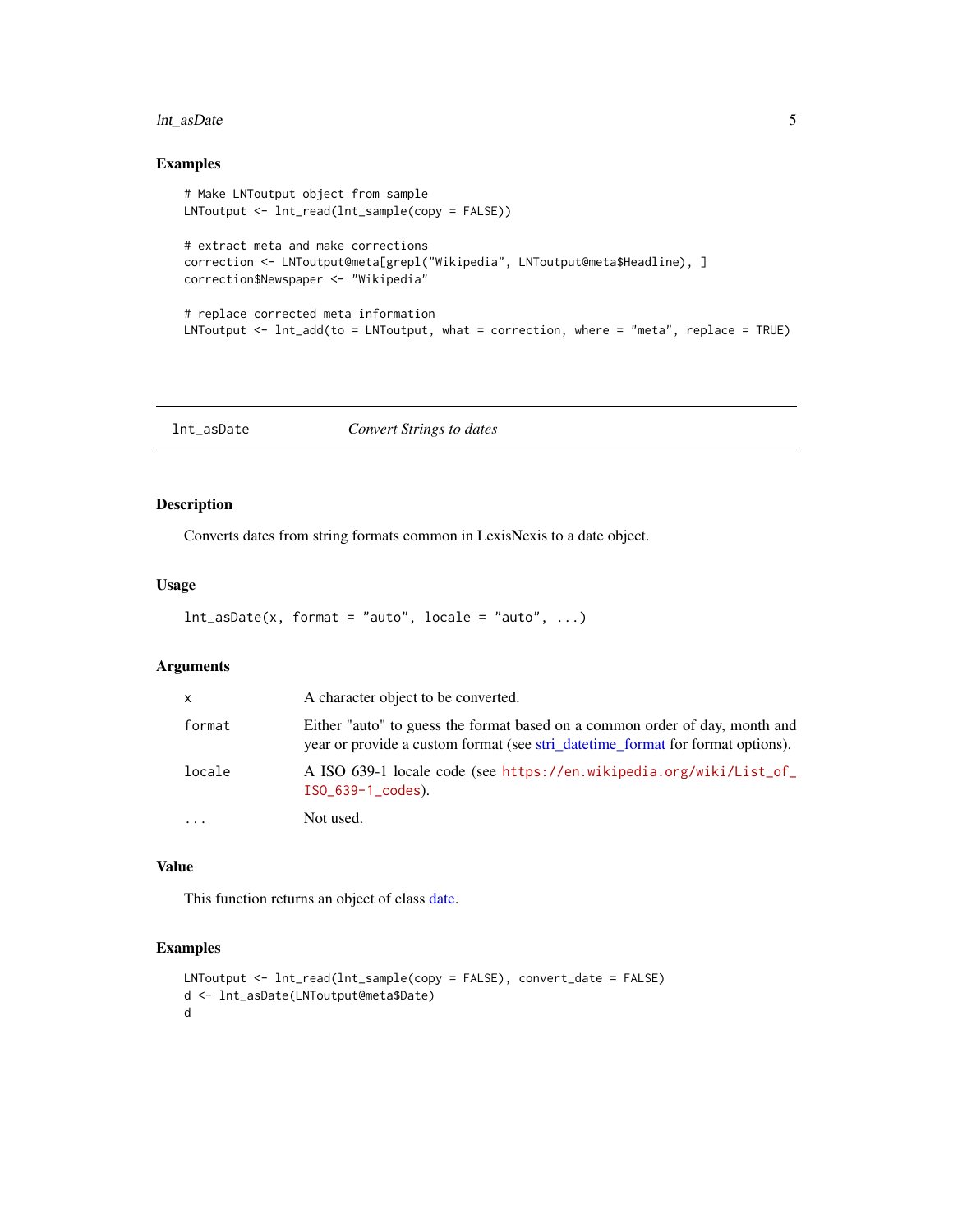<span id="page-5-1"></span><span id="page-5-0"></span>

Takes output from  $Int\_read$  and converts it to other formats. You can either use  $Int\_convert()$  and choose the output format via to or use the individual functions directly.

#### Usage

```
lnt_convert(
  x,
  to = "data.frame",
 what = "articles",
 collapse = FALSE,
  file = "LNT.sqlite",
  ...
\mathcal{L}Int2df(x, what = "articles", ...)lnt2rDNA(x, what = "articles", collapse = TRUE)
Int2quanteda(x, what = "articles", collapse = NULL, ...)
Int2tm(x, what = "articles", collapse = NULL, ...)Int2cptools(x, what = "articles", ...)Int2tidy(x, what = "articles", ...)lnt2SQLite(x, file = "LNT.sqlite", ...)
```
#### Arguments

| $\mathsf{x}$ | An object of class LNT output.                                                                                                                                                                                                             |
|--------------|--------------------------------------------------------------------------------------------------------------------------------------------------------------------------------------------------------------------------------------------|
| to           | Which format to convert into. Possible values are "rDNA", "corpustools", "tidy-<br>text", "tm", "SQLite" and "quanteda".                                                                                                                   |
| what         | Either "articles" or "paragraphs" to use articles or paragraphs as text in the output<br>object.                                                                                                                                           |
| collapse     | Only has an effect when what = "articles". If set to TRUE, an empty line<br>will be added after each paragraphs. Alternatively you can enter a custom string<br>(such as $"\n\n\in$ '' for newline). NULL or FALSE turns off this feature. |
| file         | The name of the database to be written to (for $Int2SQL$ ite only).                                                                                                                                                                        |
| $\ddots$     | Passed on to different methods (see details).                                                                                                                                                                                              |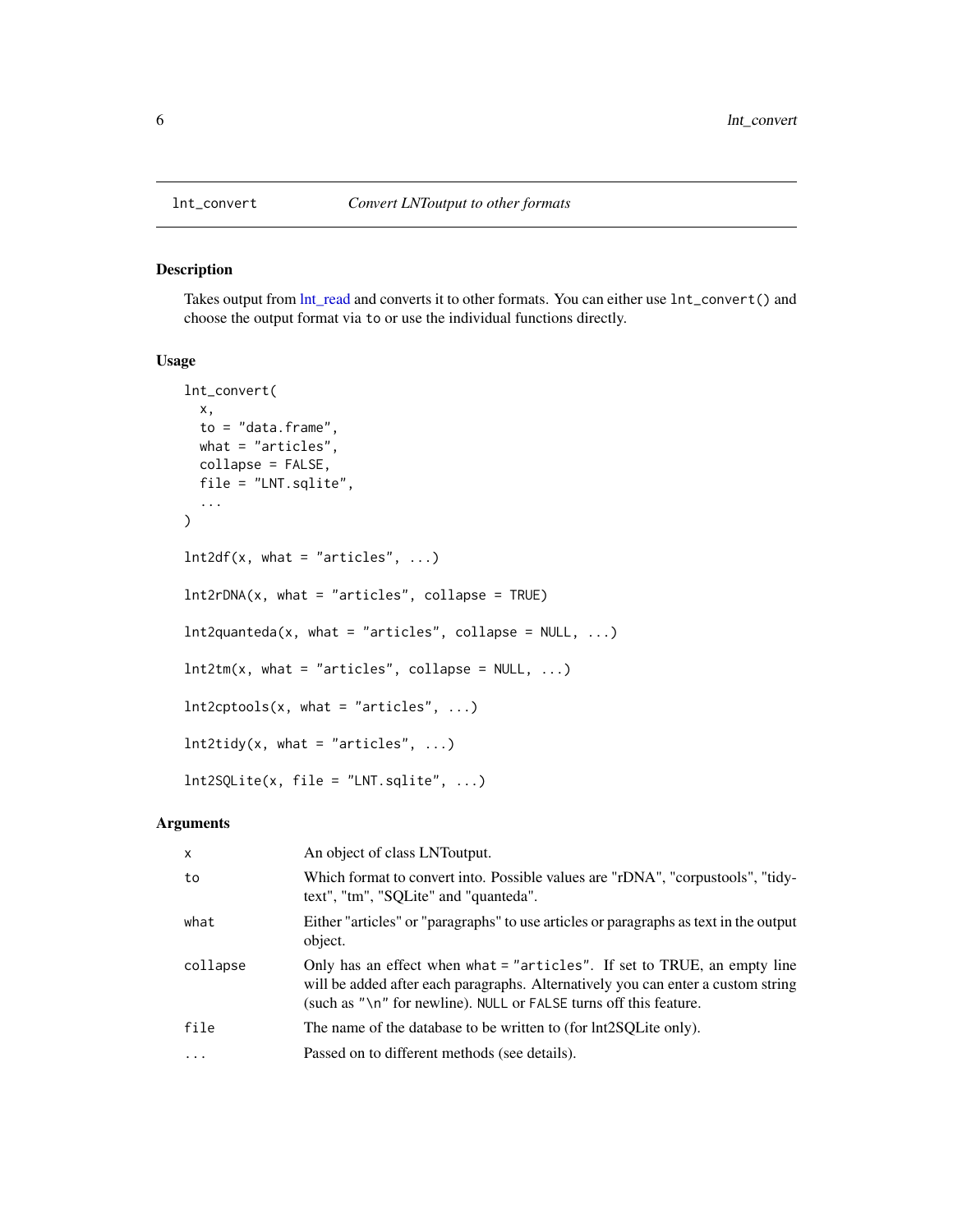#### <span id="page-6-0"></span>lnt\_diff 7 7

#### Details

lnt\_convert() provides conversion methods into several formats commonly used in prominent R packages for text analysis. Besides the options set here, the ... (ellipsis) is passed on to the individual methods for tuning the outcome:

- data.frame, rDNA ... not used.
- quanteda ... passed on to [quanteda::corpus\(\)](#page-0-0).
- corpustools ... passed on to [corpustools::create\\_tcorpus\(\)](#page-0-0).
- tm ... passed on to  $tm$ : : Corpus().
- tidytext ... passed on to [tidytext::unnest\\_tokens\(\)](#page-0-0).
- Int2SQLite ... passed on to [RSQLite::dbWriteTable-method\(\)](#page-0-0).

#### Examples

```
LNToutput <- lnt_read(lnt_sample(copy = FALSE))
df <- lnt_convert(LNToutput, to = "data.frame")
docs <- lnt_convert(LNToutput, to = "rDNA")
corpus <- lnt_convert(LNToutput, to = "quanteda")
## Not run:
tCorpus <- lnt_convert(LNToutput, to = "corpustools")
tidy <- lnt_convert(LNToutput, to = "tidytext")
Corpus <- lnt_convert(LNToutput, to = "tm")
dbloc <- lnt_convert(LNToutput, to = "SQLite")
## End(Not run)
```
#### lnt\_diff *Display diff of similar articles*

#### Description

This function is a wrapper for [diffPrint.](#page-0-0) It is intended to help performing a manual assessment of the difference between highly similar articles identified via [lnt\\_similarity.](#page-13-1)

#### Usage

 $Int\_diff(x, min = 0.15, max = 0.3, n = 25, output\_html = FALSE, ...)$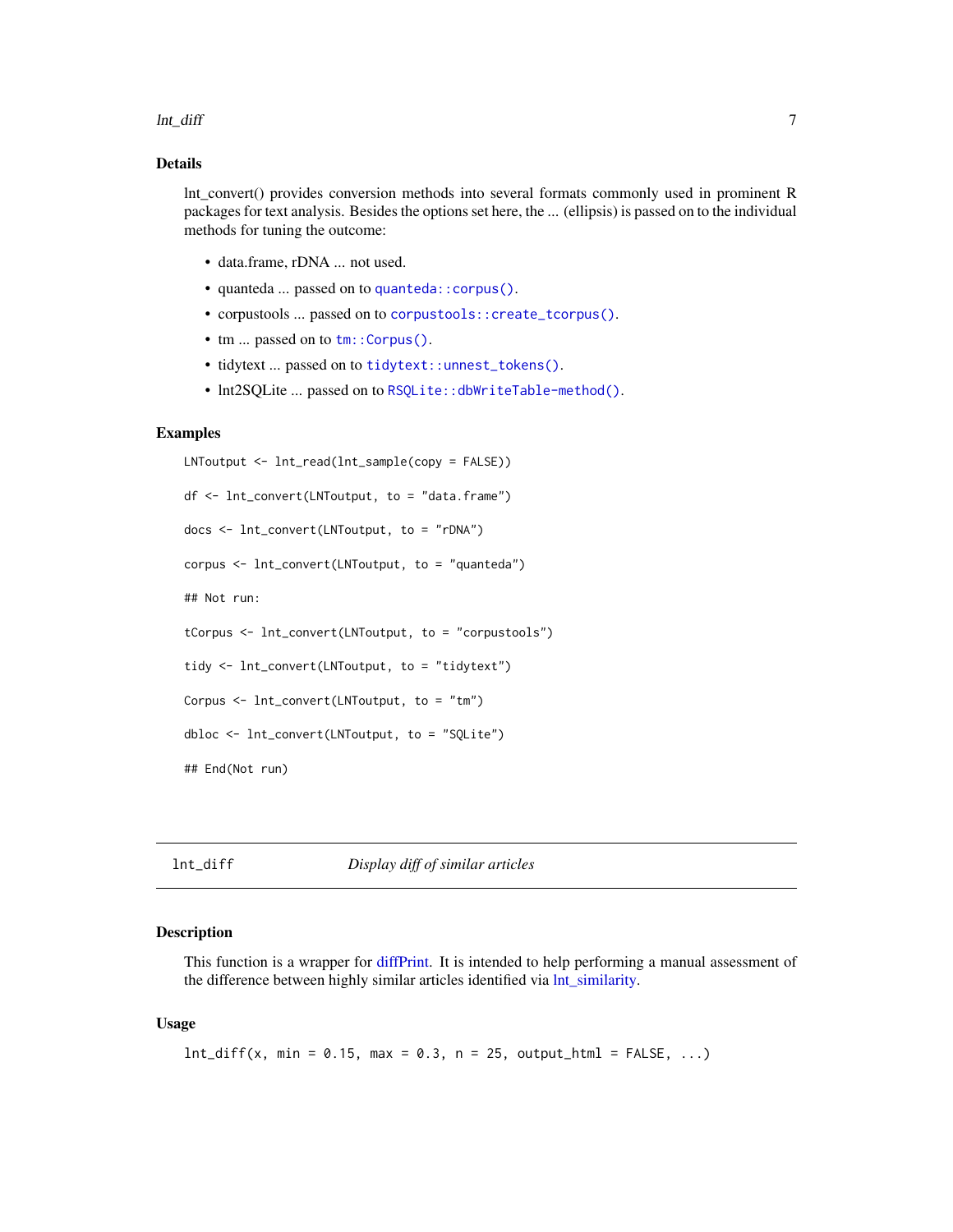#### <span id="page-7-0"></span>Arguments

| X           | Int sim object as returned by Int similarity.                                                                                                          |
|-------------|--------------------------------------------------------------------------------------------------------------------------------------------------------|
| min         | Minimum value of rel dist to include in diff.                                                                                                          |
| max         | Maximum value of rel dist to include in diff.                                                                                                          |
| n           | Size of displayed sample.                                                                                                                              |
| output_html | Set to TRUE to output html code, e.g. to use for knitting an rmarkdown docu-<br>ment to html. Chunk option must be set to results='asis' in that case. |
| $\ddots$ .  | Currently not used.                                                                                                                                    |

#### Author(s)

Johannes Gruber

#### Examples

```
## Not run:
# Test similarity of articles
duplicates.df <- lnt_similarity(
  LNToutput = lnt_read(lnt_sample(copy = FALSE)),
  threshold = 0.97)
Int\_diff(duplicates.df, min = 0.18, max = 0.30)## End(Not run)
```
lnt\_lookup *Lookup keywords in articles*

#### Description

This function looks for the provided pattern in the string or LNToutput object. This can be useful, for example, to see which of the keywords you used when retrieving the data was used in each article.

#### Usage

```
lnt_lookup(
  x,
 pattern,
  case_insensitive = FALSE,
  unique_pattern = FALSE,
 word_boundaries = c("both", "before", "after"),
 cores = NULL,
  verbose = TRUE
\mathcal{E}
```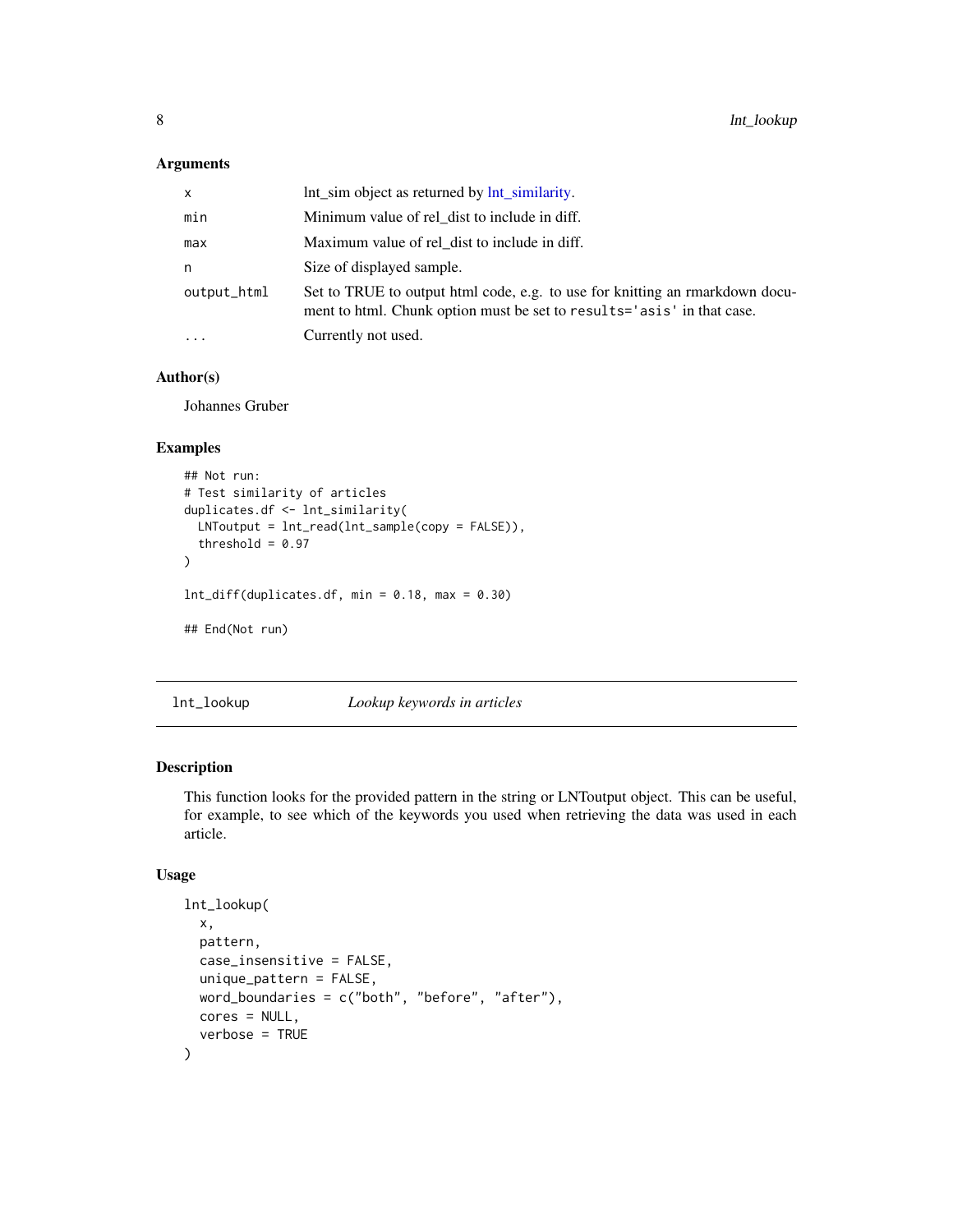#### lnt\_lookup 9

#### Arguments

| $\mathsf{x}$     | An LNT output object or a string or vector of strings.                                                                                                                                                                                                                                                                             |  |
|------------------|------------------------------------------------------------------------------------------------------------------------------------------------------------------------------------------------------------------------------------------------------------------------------------------------------------------------------------|--|
| pattern          | A character vector of keywords. Word boundaries before and after the keywords<br>are honoured (see word_boundaries). Regular expression can be used.                                                                                                                                                                               |  |
| case_insensitive |                                                                                                                                                                                                                                                                                                                                    |  |
|                  | If FALSE, the pattern matching is case sensitive and if TRUE, case is ignored<br>during matching.                                                                                                                                                                                                                                  |  |
|                  | unique_pattern If TRUE, duplicated mentions of the same pattern are removed.                                                                                                                                                                                                                                                       |  |
| word_boundaries  |                                                                                                                                                                                                                                                                                                                                    |  |
|                  | If TRUE or "both", lookup is performed with word boundaries at beginning<br>and end of the pattern (i.e., pattern "protest" will not identify "protesters" etc.).<br>Additionally word boundaries can be either just in front of the pattern ("before")<br>or after the pattern ("after"). FALSE searches without word boundaries. |  |
| cores            | The number of CPU cores to use. Use NULL or 1 to turn off.                                                                                                                                                                                                                                                                         |  |
| verbose          | A logical flag indicating whether a status bar is printed to the screen.                                                                                                                                                                                                                                                           |  |

#### Details

If an LNToutput object is provided, the function will look for the pattern in the headlines and articles. The returned object is a list of hits. If a regular expression is provided, the returned word will be the actual value from the text.

#### Value

A list of keyword hits.

#### Author(s)

Johannes Gruber

```
# Make LNToutput object from sample
LNToutput <- lnt_read(lnt_sample(copy = FALSE))
# Lookup keywords
LNToutput@meta$Keyword <- lnt_lookup(
 LNToutput,
  "statistical computing"
\mathcal{L}# Keep only articles which mention the keyword
LNToutput_stat <- LNToutput[!sapply(LNToutput@meta$Keyword, is.null)]
# Convert list of keywords to string
LNToutput@meta$Keyword <- sapply(LNToutput@meta$Keyword, toString)
```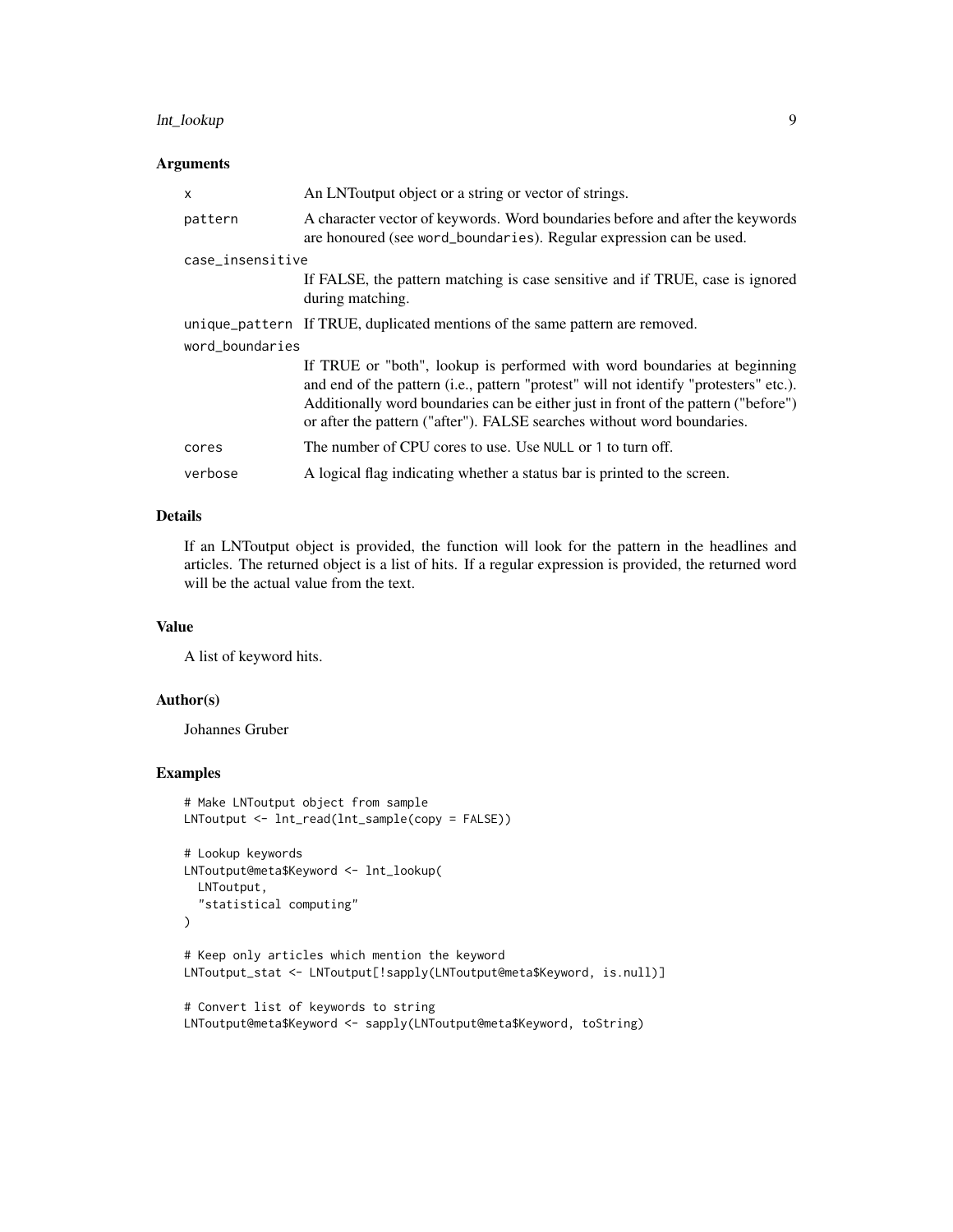<span id="page-9-1"></span><span id="page-9-0"></span>

Read a file from LexisNexis in a supported format and convert it to an object of class [LNToutput.](#page-2-1) Supported formats are TXT, DOC, RTF and PDF files.

#### Usage

```
lnt_read(
  x,
  encoding = "UTF-8",
  extract_paragraphs = TRUE,
  convert_date = TRUE,
  start_keyword = "auto",
  end_keyword = "auto",
  length_keyword = "auto",
  author_keyword = "auto",
  exclude_lines = "^LOAD-DATE: |^UPDATE: |^GRAFIK: |^GRAPHIC: |^DATELINE: ",
  recursive = FALSE,
  file_type = c("txt", "rtf", "doc", "pdf", "docx", "zip"),
  remove_cover = TRUE,
  verbose = TRUE,
  ...
\mathcal{L}
```
#### Arguments

| X                  | $Name(s)$ of file(s) or one or multiple directories containing files from LexisNexis<br>to be converted.                                                                                                                                                                                                                                                                    |
|--------------------|-----------------------------------------------------------------------------------------------------------------------------------------------------------------------------------------------------------------------------------------------------------------------------------------------------------------------------------------------------------------------------|
| encoding           | Encoding to be assumed for input files. Defaults to UTF-8 (the LexisNexis<br>standard value).                                                                                                                                                                                                                                                                               |
| extract_paragraphs |                                                                                                                                                                                                                                                                                                                                                                             |
|                    | A logical flag indicating if the returned object will include a third data frame<br>with paragraphs.                                                                                                                                                                                                                                                                        |
| convert_date       | A logical flag indicating if it should be tried to convert the date of each article<br>into Date format. For non-standard dates provided by LexisNexis it might be<br>safer to convert dates afterwards (see lnt as Date).                                                                                                                                                  |
| start_keyword      | Is used to indicate the beginning of an article. All articles should have the same<br>number of Beginnings, ends and lengths (which indicate the last line of meta-<br>data). Use regex expression such as "\d+ of \d+ DOCUMENTS\$" (which would<br>catch e.g., the format "2 of 100 DOCUMENTS") or "auto" to try all common<br>keywords. Keyword search is case sensitive. |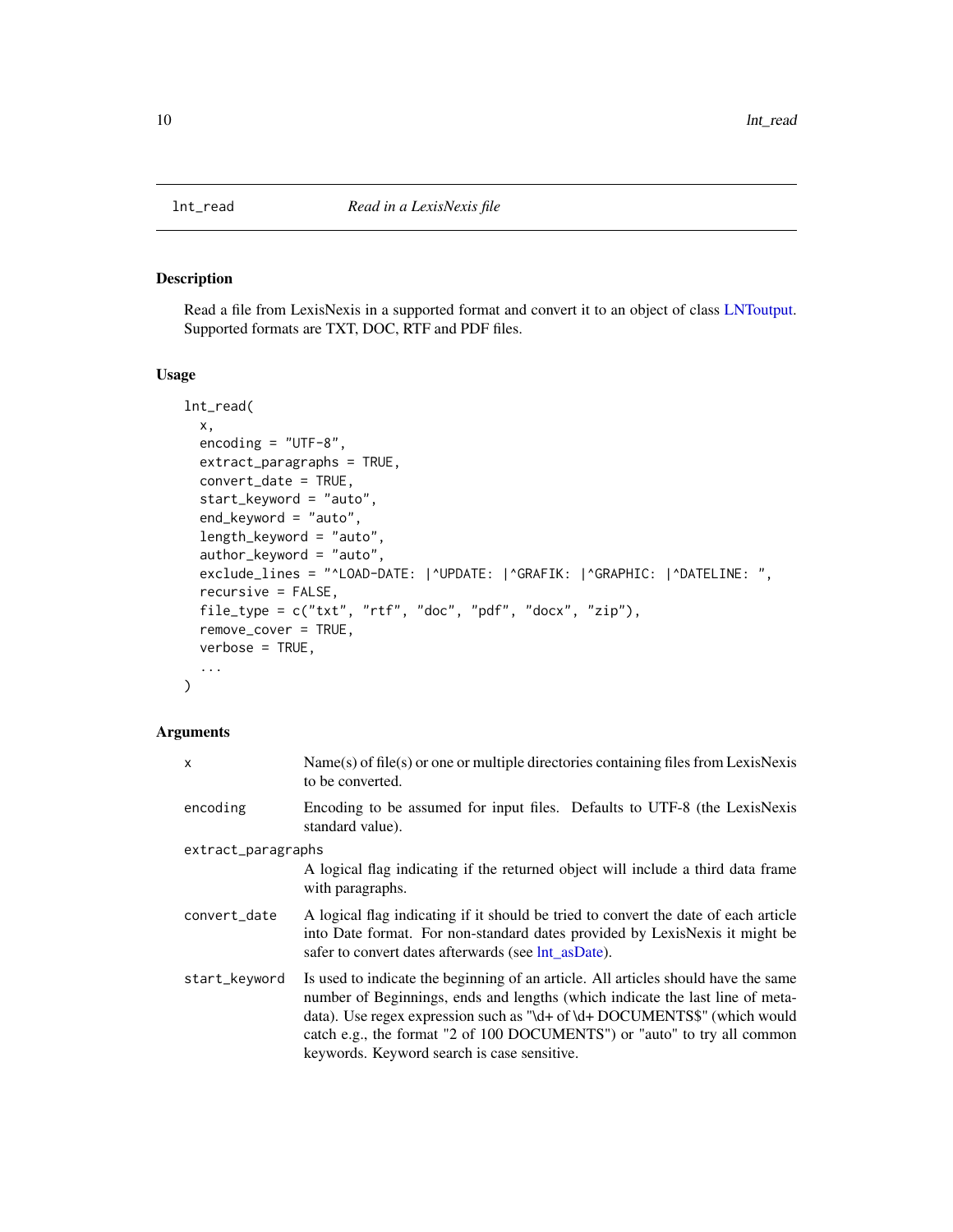#### <span id="page-10-0"></span>lnt\_read 11

| end_keyword   | Is used to indicate the end of an article. Works the same way as start_keyword.<br>A common regex would be "^LANGUAGE: " which catches language in all<br>caps at the beginning of the line (usually the last line of an article).                                     |
|---------------|------------------------------------------------------------------------------------------------------------------------------------------------------------------------------------------------------------------------------------------------------------------------|
|               | length_keyword Is used to indicate the end of the metadata. Works the same way as start_keyword<br>and end_keyword. A common regex would be "^LENGTH: " which catches<br>length in all caps at the beginning of the line (usually the last line of the meta-<br>data). |
|               | author keyword A keyword to identify the author(s) in the metadata.                                                                                                                                                                                                    |
| exclude_lines | Lines in which these keywords are found are excluded. Set to character() if<br>you want to turn off this feature.                                                                                                                                                      |
| recursive     | A logical flag indicating whether subdirectories are searched for more files.                                                                                                                                                                                          |
| file_type     | File types/extensions to be included in search for files.                                                                                                                                                                                                              |
| remove_cover  | Logical. Should the cover page be removed.                                                                                                                                                                                                                             |
| verbose       | A logical flag indicating whether information should be printed to the screen.                                                                                                                                                                                         |
| $\cdots$      | Additional arguments passed on to $Int$ <sub>_as</sub> Date.                                                                                                                                                                                                           |

#### Details

The function can produce an [LNToutput](#page-2-1) S4 object with two or three data.frame: meta, containing all meta information such as date, author and headline and articles, containing just the article ID and the text of the articles. When extract\_paragraphs is set to TRUE, the output contains a third data.frame, similar to articles but with articles split into paragraphs.

When left to 'auto', the keywords will use the following defaults, which should be the standard keywords in all languages used by 'LexisNexis':

```
* start_keyword = "\d+ of \d+ DOCUMENTS$| Dokument \d+ von \d+$| Document \d+ de \d+$".
```
\* end\_keyword = "^LANGUAGE: |^SPRACHE: |^LANGUE: ".

#### Value

An LNToutput S4 object consisting of 3 data.frames for metadata, articles and paragraphs.

#### Author(s)

Johannes B. Gruber

```
LNToutput <- lnt_read(lnt_sample(copy = FALSE))
meta.df <- LNToutput@meta
articles.df <- LNToutput@articles
paragraphs.df <- LNToutput@paragraphs
```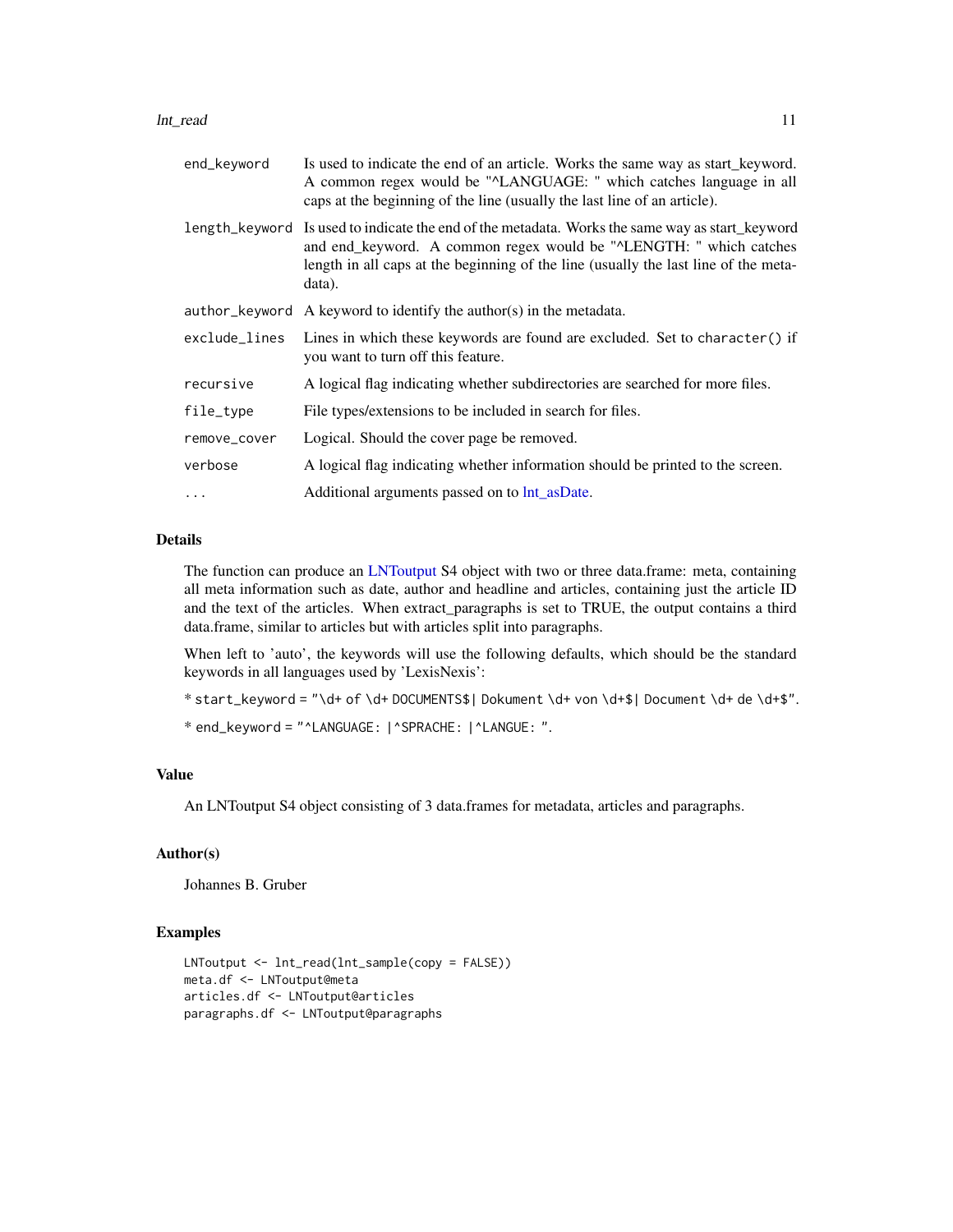<span id="page-11-0"></span>

Give proper names to files downloaded from 'LexisNexis' based on search term and period retrieved from each file cover page. This information is not always delivered by LexisNexis though. If the information is not present in the file, new file names will be empty.

#### Usage

```
lnt_rename(
  x,
  encoding = "UTF-8",
  recursive = FALSE,
  report = TRUE,simulate = TRUE,
  verbose = FALSE
)
```
#### Arguments

| $\mathsf{x}$ | Can be either a character vector of LexisNexis file name(s), folder name(s) or<br>can be left blank (see example).                                                                                         |
|--------------|------------------------------------------------------------------------------------------------------------------------------------------------------------------------------------------------------------|
| encoding     | Encoding to be assumed for input files. Defaults to UTF-8 (the LexisNexis<br>standard value).                                                                                                              |
| recursive    | A logical flag indicating whether subdirectories are searched for more files.                                                                                                                              |
| report       | A logical flag indicating whether the function will return a report which files<br>were renamed.                                                                                                           |
| simulate     | Should the renaming be simulated instead of actually done? This can help pre-<br>vent accidental renaming of unrelated files which happen to be in the same di-<br>rectory as the files from 'LexisNexis'. |
| verbose      | A logical flag indicating whether information should be printed to the screen.                                                                                                                             |

#### Details

Warning: This will rename all supported files in a give folder.

#### Author(s)

Johannes B. Gruber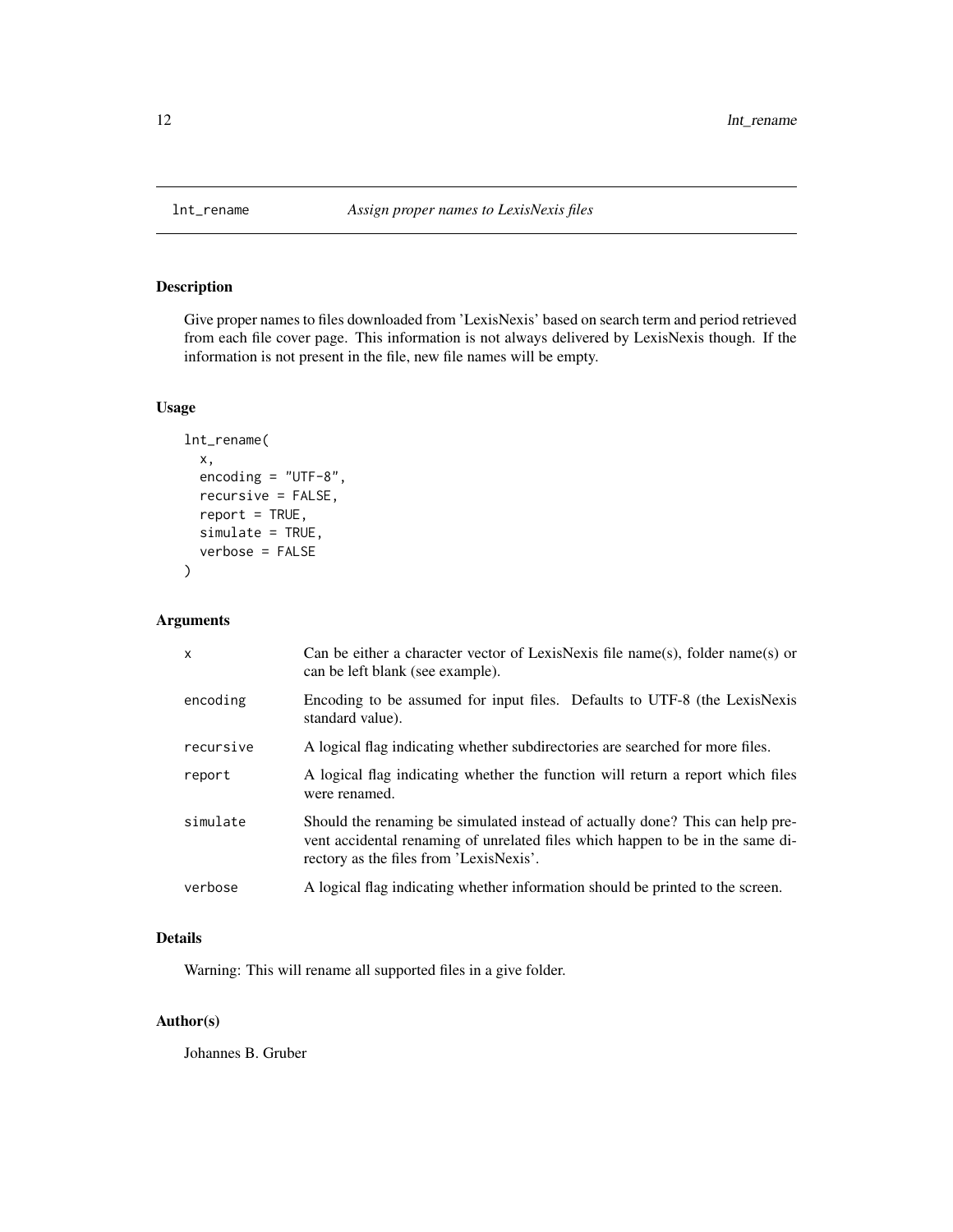#### <span id="page-12-0"></span>lnt\_sample 13

#### Examples

```
## Not run:
# Copy sample file to current wd
lnt_sample()
# Rename files in current wd and report back if successful
report.df <- lnt_rename(
  recursive = FALSE,
  report = TRUE
)
# Or provide file name(s)
my_files <- list.files(
  pattern = ".txt", full.names = TRUE,
  recursive = TRUE, ignore.case = TRUE
\mathcal{L}report.df <- lnt_rename(
  x = my_{\text{files}}recursive = FALSE,
  report = TRUE
)
# Or provide folder name(s)
report.df \leftarrow Int\_rename(x = getwd())report.df
## End(Not run)
```
lnt\_sample *Provides a small sample TXT/DOCX file*

#### Description

Copies a small TXT sample file (as used by the old Nexis) or a DOCX (as used by Nexis Uni or Lexis Advance) to the current working directory and returns the location of this newly created file. The content of the file is made up or copied from Wikipedia since real articles from LexisNexis fall under copyright laws and can not be shared.

#### Usage

```
lnt_sample(
  format = "txt",overwrite = FALSE,
  verbose = TRUE,
 path = NULL,
  copy = TRUE)
```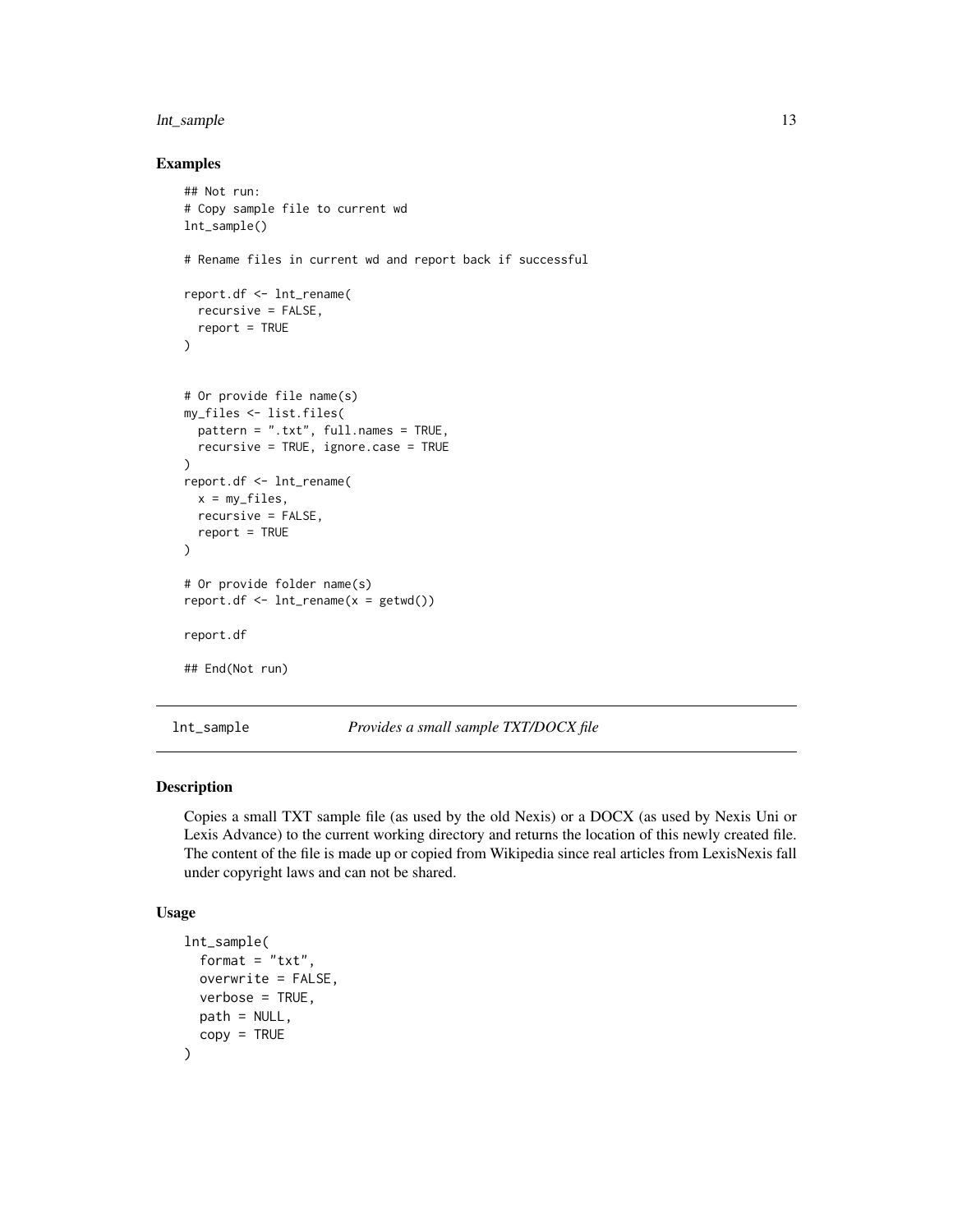#### <span id="page-13-0"></span>**Arguments**

| format    | Either "txt" to get the sample.TXT file or "docx" to get the format used by Nexis<br>Uni.                                             |
|-----------|---------------------------------------------------------------------------------------------------------------------------------------|
| overwrite | Should the sample file be overwritten if found in the current working directory?                                                      |
| verbose   | Display warning message if file exists in current wd.                                                                                 |
| path      | The destination path for the sample file (current working directory if NULL)                                                          |
| copy      | Logical. Should the file be copied to path/working directory? If FALSE, the<br>function only returns the location of the sample file. |

#### Details

A small sample database to test the functions of LexisNexisTools

#### Author(s)

Johannes Gruber

#### Examples

## Not run: lnt\_sample()

## End(Not run)

<span id="page-13-1"></span>lnt\_similarity *Check for highly similar articles.*

#### Description

Check for highly similar articles by comparing all articles published on the same date. This function implements two measures to test if articles are almost identical. The function [textstat\\_simil,](#page-0-0) which compares the word similarity of two given texts; and a relative modification of the generalized Levenshtein (edit) distance implementation in [stringdist.](#page-0-0) The relative distance is calculated by dividing the string distance by the number of characters in the longer article (resulting in a minimum of 0 if articles are exactly alike and 1 if strings are completely different). Using both methods cancels out the disadvantages of each method: the similarity measure is fast but does not take the word order into account. Two widely different texts could, therefore, be identified as the same, if they employ the exact same vocabulary for some reason. The generalized Levenshtein distance is more accurate but is very computationally demanding, especially if more than two texts are compared at once.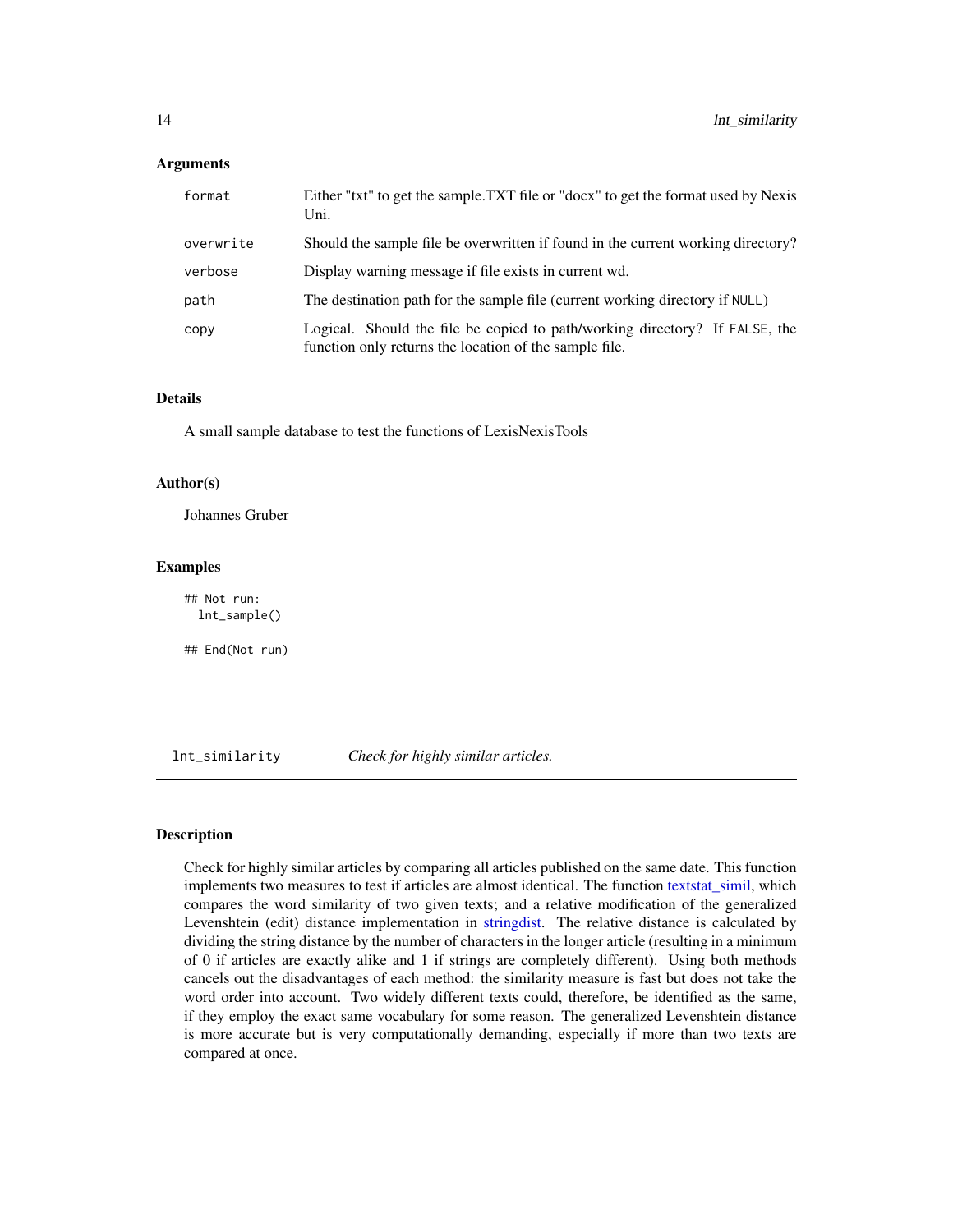#### <span id="page-14-0"></span>lnt\_similarity 15

#### Usage

```
lnt_similarity(
  texts,
  dates,
 LNToutput,
  IDS = NULL,threshold = 0.99,
  rel_dist = TRUE,
  length_diff = Inf,
  nthread = getOption("sd_num_thread"),
 max_length = Inf,
  verbose = TRUE
)
```
#### Arguments

| texts       | Provide texts to check for similarity.                                                                                                                                                                                                                                              |
|-------------|-------------------------------------------------------------------------------------------------------------------------------------------------------------------------------------------------------------------------------------------------------------------------------------|
| dates       | Provide corresponding dates, same length as text.                                                                                                                                                                                                                                   |
| LNToutput   | Alternatively to providing texts and dates individually, you can provide an LNTout-<br>put object.                                                                                                                                                                                  |
| <b>IDs</b>  | IDs of articles.                                                                                                                                                                                                                                                                    |
| threshold   | At which threshold of similarity is an article considered a duplicate. Note that<br>lower threshold values will increase the time to calculate the relative difference<br>(as more articles are considered).                                                                        |
| rel_dist    | Calculate the relative Levenshtein distance between two articles if set to TRUE<br>(can take very long). The main difference between the similarity and distance<br>value is that the distance takes word order into account while similarity employs<br>the bag of words approach. |
| length_diff | Before calculating the relative distance between articles, the length of the arti-<br>cles in characters is calculated. If the difference surpasses this value, calculation<br>is omitted and the distance will set to NA.                                                          |
| nthread     | Maximum number of threads to use (see string dist-parallelization).                                                                                                                                                                                                                 |
| max_length  | If the article is too long, calculation of the relative distance can cause R to crash<br>(see https://github.com/markvanderloo/stringdist/issues/59). To pre-<br>vent this you can set a maximum length (longer articles will not be evaluated).                                    |
| verbose     | A logical flag indicating whether information should be printed to the screen.                                                                                                                                                                                                      |

#### Value

A data.table consisting of information about duplicated articles. Articles with a lower similarity than the threshold will be removed, while all relative distances are still in the returned object. Before you use the duplicated information to subset your dataset, you should, therefore, filter out results with a high relative distance (e.g. larger than 0.2).

#### Author(s)

Johannes B. Gruber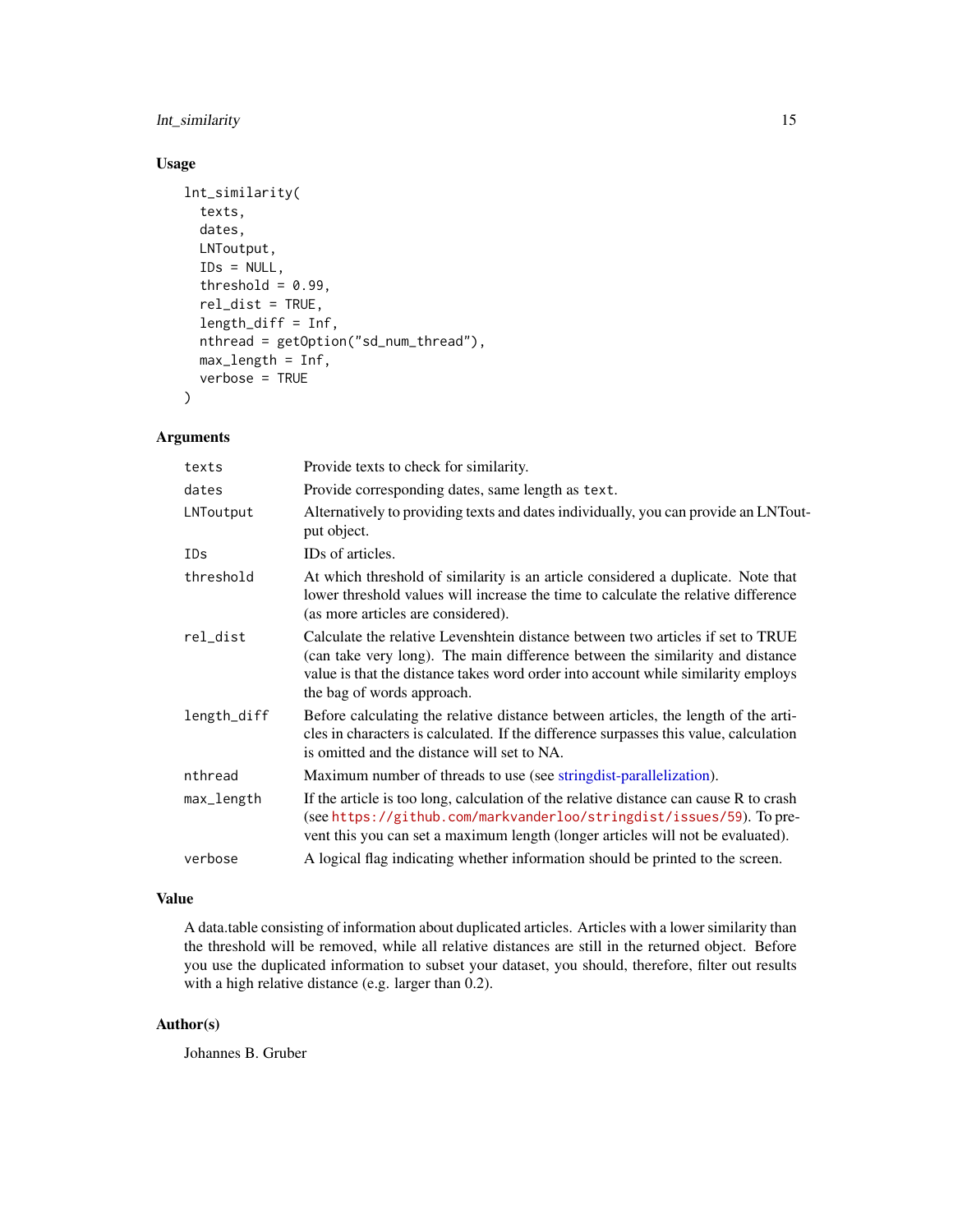```
## Not run:
# Copy sample file to current wd
lnt_sample()
## End(Not run)
# Convert raw file to LNToutput object
LNToutput <- lnt_read(lnt_sample(copy = FALSE))
# Test similarity of articles
duplicates.df <- lnt_similarity(
  texts = LNToutput@articles$Article,
 dates = LNToutput@meta$Date,
 IDs = LNToutput@articles$ID
)
# Remove instances with a high relative distance
duplicates.df <- duplicates.df[duplicates.df$rel_dist < 0.2]
# Create three separate data.frames from cleaned LNToutput object
LNToutput <- LNToutput[!LNToutput@meta$ID %in%
  duplicates.df$ID_duplicate]
meta.df <- LNToutput@meta
articles.df <- LNToutput@articles
paragraphs.df <- LNToutput@paragraphs
```